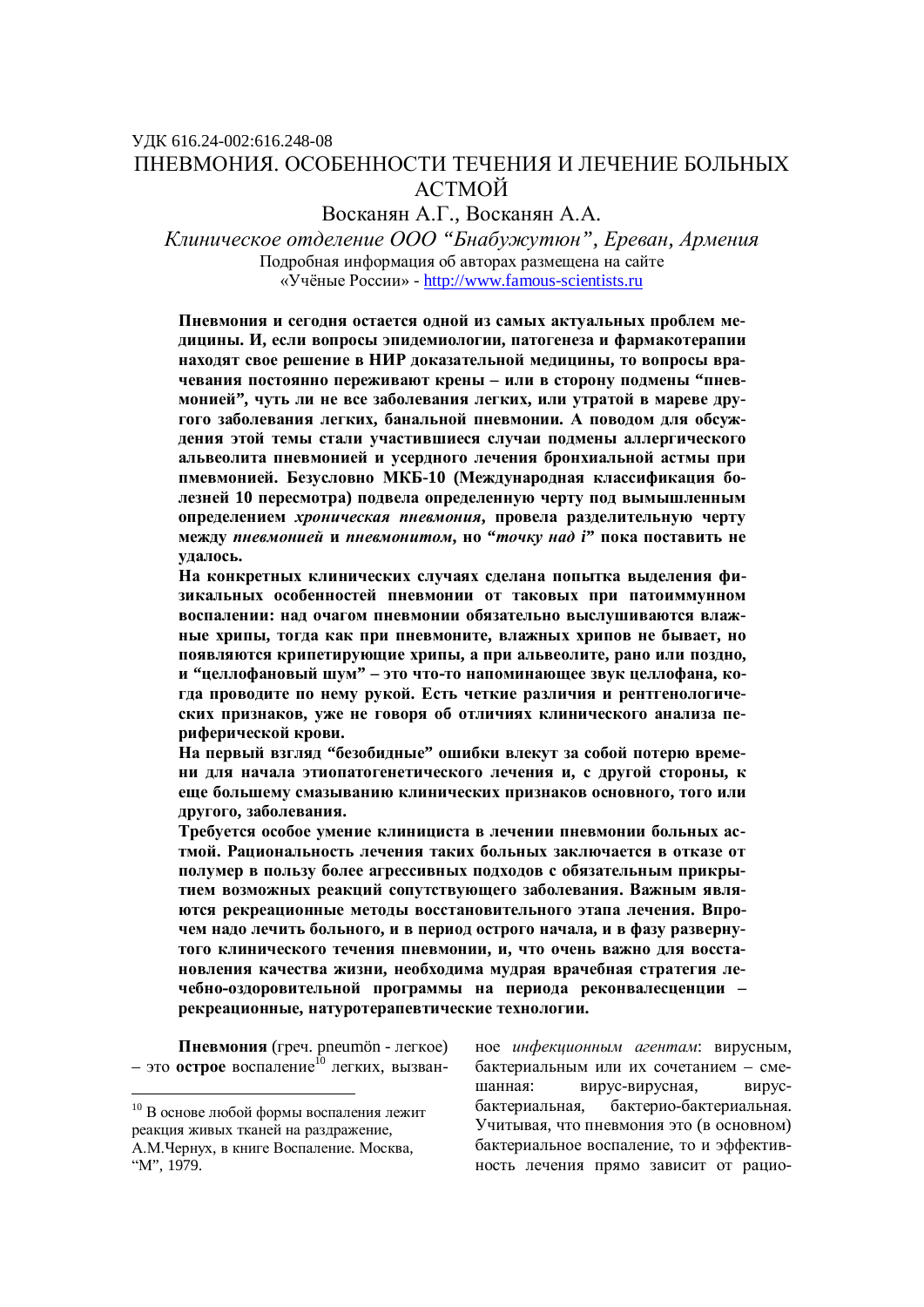нальности антимикробного фармаколечения, правильной диагностики, верификации инфекционного агента. Но, как правило, из-за сложности уточнения инфекционного агента, в конкретном случае, антимикробная терапия проводится в меру опытности врача. При этом ориентирами являются особенности клинического течения пневмонии, при той или другой инфекции, по тяжести течения и распространенности воспаления.

К сожалению, значение термина **"пневмония"**, как нозологической единицы, в клинической практике ассоциируется с пониманием воспаление легких вообще. Но!!! Не всякое воспаление легких есть пневмония. Принципиально отличны воспаления при ожоге, травме, аллергии или инфекции<sup>11</sup> микробов и/или вирусных тел в легочную ткань. Хотя во всех случаях **"воспаление"** – защитная реакция организма на повреждающее действие экзоили эндогенного фактора. Исчерпывающее определение "Воспалениям", дает А.М.Чернух, в своей книге [Чернух А.М. В кн.: Воспаление. М. «Медицина", 1979, с.10]: "Воспаление<sup>12</sup> – это возникшая в ходе эволюции реакция живых тканей на местные повреждения; она состоит из сложных поэтапных изменений микроциркуляторного русла, системы крови и соединительной ткани, которые направлены в конечном итоге на *изоляцию* и устранение повреждающего агента и восстановление (или замещение) поврежденных тканей".

Из определения следует, что воспаление в любом случая есть защитная реакция и является физиологической защитой организма от поврежденной ее части, своеобразной локализующей функцией возникшей в ходе эволюции защитных реакций. В этом контексте – локализующей функции – возникает другое воззрение на причинно-следственный механизм формирования клинических форм пневмонии, крупозной или очаговой. В нашем пони-

 $\overline{a}$ 

мании это два варианта «изоляции» целостности организма от вторгшегося микробного агента, обусловленные как микробным фактором, так и иммуно-зашитной реакцией. В одном случае это фронтонная<sup>13</sup> изоляция агента, на месте его проникновения, а в другом – это тотальная изоляция всей доли, с демаркацией<sup>14</sup> по периметру функциональной единицы легкого. Это лва, имеющих право на жизнь. варианта защиты (воспаления), безусловно обусловленных внутренним рационализмом организма. Кроме того, существует понятие «физиологического воспаления» (Rössle, из книги Воспаление, А.М.Чернух, 1979, "Медицина"); это воспаление по очищению тканей от продуктов обмена и протекает постоянно в связи с удалением эндогенно возникающих погибших клеток, которые постепенно рассасываются.

Ошибочная подмена или совмещенные в елиное нозологическое понятие – "воспаление легких", разных этиопатогенетических процессов в легких с воспалительной составляющей, является поводом для обсуждения столь важного и опасного для жизни человека заболевания легких. как **пневмония**. Гипердиагностика пневмонии так же опасна для человека, как и гиполиагностика или не выявление ее пол мантией другой болезни, как например астмы или альвеолита.

#### Определение и классификация

 $\Pi$ невмония – это острое инфекци*ɨɧɧɨɟ ɡɚɛɨɥɟɜɚɧɢɟ ɩɪɟɢɦɭɳɟɫɬɜɟɧɧɨ ɛɚɤ* $m$ ериальной этиологии, характеризующееся очаговым или долевым поражением  $pecnupamoph$ ых отделов легких, наличием *ɜɧɭɬɪɢɚɥɶɜɟɨɥɹɪɧɨɣ ɷɤɫɫɭɞɚɰɢɢ, ɜɵɪɚɠɟ***ными в различной степени лихорадкой и** uнтоксикацией.<sup>15</sup>

Как следует из цитаты<sup>16</sup>, определяющим признаком пневмонии является

<u>.</u>

<sup>&</sup>lt;sup>11</sup> Инфекция [лат. ifectio] – заражение, проникновение в организм болезнетворных микроорганизмов.

<sup>12</sup> Определение воспаления из книги "Очерки патологии и экспериментальной терапии", А.М.Чернух.

<sup>&</sup>lt;sup>13</sup> Фронтон [фр. fronton < лат. frons (frontis) лоб, передняя сторона] – передняя сторона инфекции.

<sup>&</sup>lt;sup>14</sup> Демаркация [фр. demarcation] - разграничение

<sup>&</sup>lt;sup>15</sup> - Определение из Кн.: "Рациональная антимикробная фармакотерапия". Москва. 2003 г. c.252.

<sup>&</sup>lt;sup>16</sup> Цитата [нем. Zitat < лат. citare приводить,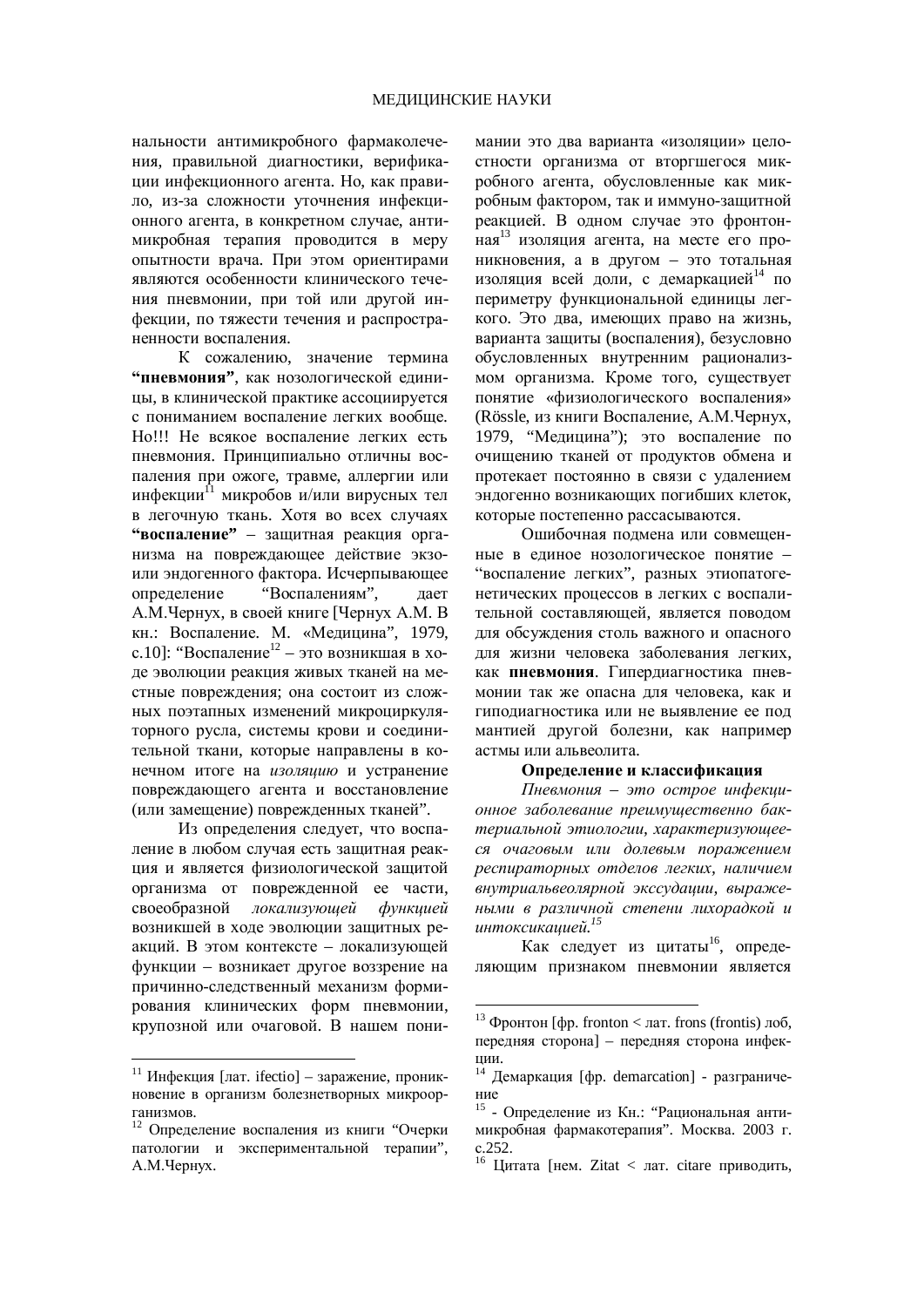### наличие внутриальвеолярного экссудата при обязательной клинически выраженной **ИИХОРАЛКЕ И ИНТОКСИКАЦИИ.** ВСЛЕДСТВИЕ бактериальной и/или вирусной инфекции.

### Послесловие к классификации

Прежде всего, классификация 10 пересмотра подвела черту под вымышленным определением "детская пульмонология". Очевидно, что не должно быть и, как слелует из классификационных определений, нет отдельно взятой детской пневмонии, как в прочем и пневмонии старцев. Пульмонологические определения (*нозо*логические формы) вбирают в себя все возрастные особенности клинического течения пневмонии от внутриутробной жизни маленького человечка (врожденная пневмония) до глубокой старости (гипостатическая пневмония), со своими нюансами<sup>17</sup> формирования. Но! Пневмония во всех возрастных группах есть - пневмония, этим опрелелено нозологическое понимание пневмонии.

Классификация ставит точку на нозологическом определении болезни: *пнев*- $MOH, 3$ *mo – бактериальная или вирусная* инфекция агентов с выраженной пневмо*тропностью*. То есть, это инфекционное воспалительное заболевание именно легких. А это значит, что застой, эозинофильный прилив и прочие иммуногенные аллергические и не аллергические патоморфологические процессы, как например: травматические, токсические, ожоговые воспалительные реакции, не могут обозначаться пневмонией, даже если эти очаги поражения инфицированы. С другой стороны, не могут именоваться пневмонией и воспалительные процессы в легких при прочих инфекционных заболеваниях, а отмеченные в группе **J18** – бронхопневмония, неуточненная (J18.0); долевая пневмония, не уточненная (J18.1); застойная пневмония, не уточненная (J18.2), значатся пневмонией – инфекционным воспалением, неуточнененной, но пневмотропной инфекцией, что и гласит определение -

 $\overline{a}$ 

### Пневмонии без уточнения возбудителя **(J18)**.

Не входят в категорию "Пневмония" и перифокальные реактивные воспаления при эхинококозе, раке и других образованиях в легких, *абсиесс легкого с пневмони* $e\check{u}$  (*J85.1*), смотри исключения из *J18*. К сожалению постсоветская следовая реакция определения - "Пневмонии - заболе**вание**, объединяющее группу различных по этиологии, патогенезу и морфологической *xарактеристике воспалительных, чаще* **инфекционных**, процессов в легких с преимущественным поражением их респира $mop$ *H<sub>i</sub>B*,  $mop$ <sub>*Hingapag<sup>\*</sup></sup>*  $H$ <sub>*H*</sub><sub>B</sub>,  $H$ <sub>*H*</sub><sub>D</sub><sub>*H*<sub>D</sub><sub>*M*</sub><sub>D</sub><sub>*M*</sub><sub>*B*</sub><sub>*M*</sub><sup>*a*</sup><sub>*M*<sup>*H*</sup><sub>*M*</sub><sup>*A*</sup><sub>*H*<sup>*M*</sup><sub>*H*<sup>*M*</sup><sub>*H*</sub><sup>*M*</sup><sub>*H*<sup>*M*</sup><sub>*H*</sub><sup>*M*</sup><sub>*H*<sup>*M*</sup><sub>*H*</sub><sup>*M*</sup><sub>*H*</sub><sup>*M*</sup><sub>*H*<sup>*M*</sup><sub>*H*</sub><sup>*M*</sup><sub>*H*</sub><sup>*M*</sup><sub>*H*<sup></sub></sub></sub></sub></sub></sub></sub></sub></sub></sup> Г.Б.Федосеев Вкн.: Руководство по пульмонологии. Л. «Медицина», 1984, с.146.], сохраняется по сей день в умах врачей. К несчастью больных и на беду врачей, как и прежде в ВУЗ-ах на лекциях, как правило, акцентируются формы течения пневмонии "острая пневмония" / "хроническая пневмония" – как нозологические формы пневмонии. По-прежнему констатируется распространенность воспаления, как нозология, "крупозная пневмония"/"очаговая пневмония". Воистину – "тяжела Шапка  $I$ иппократа".

В клинической практике, это не допустимо, не допустимо и рентгенологическое определение пневмонии, как например: при не выраженном интерстициальном затенении, ставится рентгенологическое заключение – *пневмонии*, на первой или четвертой фазе развития, что бывает при различных интерстициальных пневмонитах, см. Раздел "Болезни легких, вызванные внешними агентами" (J60-J70 МКБ-10). По меньшей мере, такое не корректное определение, ставит сложную задачу перед врачом, особенно первого звена. Врач осознано берет в основу выведения диагноза заключение рентгенолога, так как нет другой возможности верифицировать<sup>18</sup> болезнь. И, вполне естественно, приводит к вполне предсказуемой путанице при диагностировании и к ошибкам лечения. С одной стороны врач (первого звена) понимает пневмонию как инфекцию

<u>.</u>

провозглашать] – дословная выдержка из тек $c$ 

 $17$  Нюанс [фр. nuance] – оттенок, едва заметный переход в значениях.

<sup>&</sup>lt;sup>18</sup> Верификация [фр. verification  $\lt$  лат. verus истинный + facere делать] – установление подпинности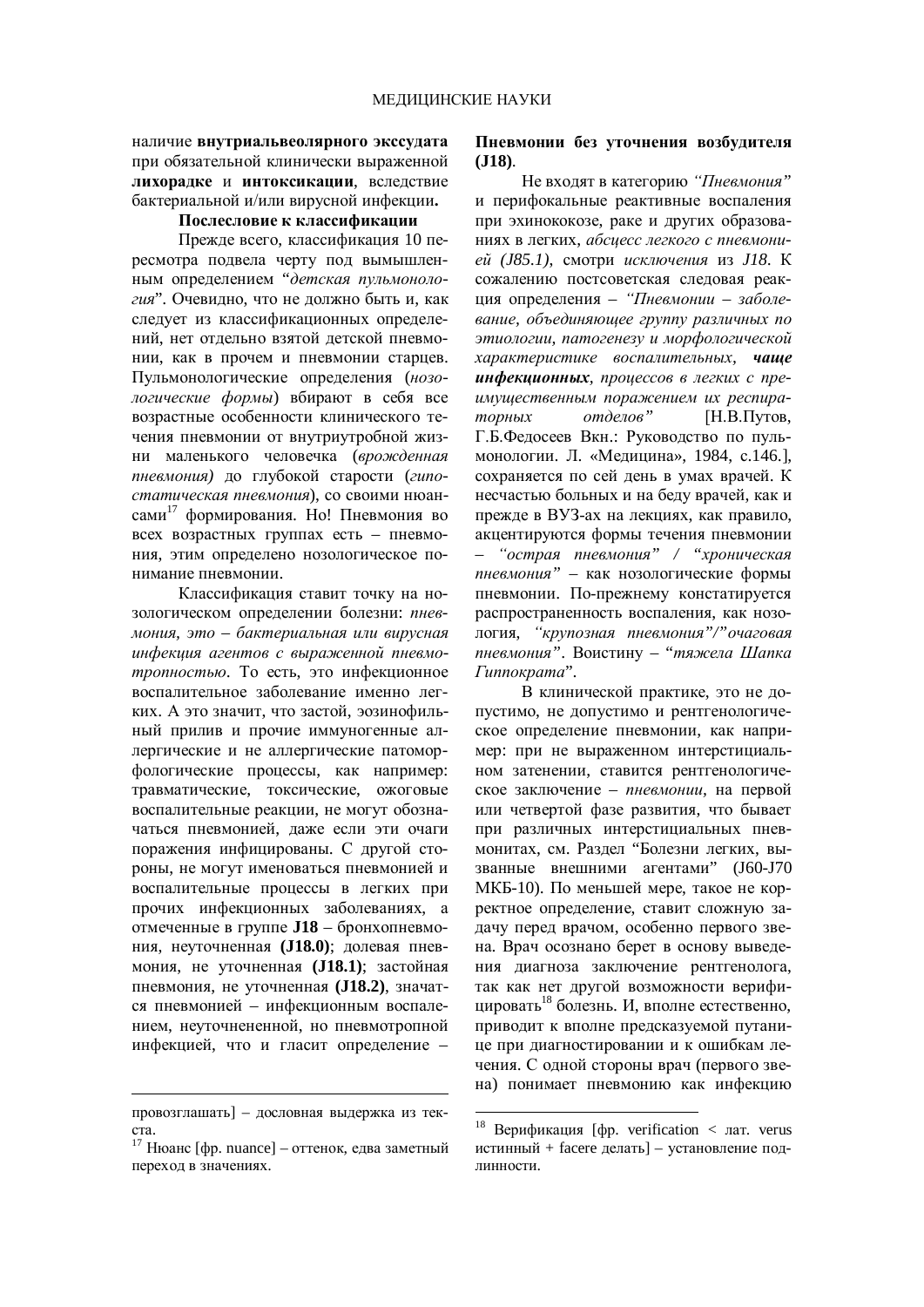легких и вполне резонно<sup>19</sup> начинает лечение антибиотиками, при этом под категорию пневмония относятся и прочие. в том числе не инфекционные, воспаления легких. А недостаточный эффект антибиотико-терапии трактуется повышенной стойкостью или не чувствительностью микробного агента. Начинается "гонка" антибиотико-лечения с увеличением доз по силе и спектру антимикробного воздействия. В результате, как в анекдоте: "Лечили желтуху, а он, оказывается китаец". Наносится непоправимый ущерб больному, утрачивается время, формируются иммуногенные патологические процессы – астма, альвеолит, лейкемоидная реакция и т.п.

В других случаях, возникает некорректный диагноз – *хроническая пневмония*, но это уже другая, болезненная тема практической медицины. Этот диагноз не редкость в практике и сегодня, хотя в классификации таковой нозологии нет. Но! Почему-то она – "хроническая пневмония" живее всех живых. Почему?

Критический очерк в контексте<sup>20</sup> **хронической пневмонии: Для обозначе**ния хронически протекающего болезненного процесса в легких Bayle, еще в  $1810$ году, ввел в медицинскую практику понятие – "Хроническая пневмония". И, уже более 100 лет спустя ведущие клиницисты – И.В.Давыдовский (1937), А.Т.Хазанов (1947), С.С.Вайля, а позже и А.И.Струков, И.М.Кодолова (1970), И.К.Еписов (1978) при морфологическом изучении препаратов легких, пришли к заключению, что клинически и этиопатогенетически различные заболевания имеют общие морфологические черты, выражающиеся стереотипной реакцией элементов легочной ткани на различные повреждающие факторы (воспаление, карнификация, пневмосклероз, эмфизема и т.п.). Позже Николай Васильевич Путов, на наш взгляд очень справедливо, отмечает что "... *хроническое* 

 $\overline{a}$ 

 $\alpha$ *воспаление и его последствия, как морфо*логически выявляемый феномен, стали неправомерно отождествлять с термином <sup>"</sup>хроническая пневмония", которому придается уже клинический смысл, считая вго названием особой нозологической  $\phi$ *ормы легочной патологии*". При этом особое внимание обращалось на локализованность процесса. Локализованность процесса, по суждению и подчеркивает отличие хронической пневмонии от диффузных заболеваний легких, таких как хронический бронхит, эмфизема, диффузный пневмосклероз. А рецидивирующее течение хронической пневмонии предполагало исключить из понятия хронической пневмонии бессимптомный локализованный пневмосклероз, являющийся чисто рентгенологическим феноменом, т.е. не заболеванием, а формой излечения от некоторых форм пневмонии [из кн.: Николай Васильевич Путов "Руковолство по пульмонологии"].

Вскоре эта придуманная лжеформа воспаления поглотила едва не всю хроническую нетуберкулезную патологию легких. Такая концепция трактовки хронической пневмонии оказалась заманчивой для всех, и теоретиков и практиков, поскольку она объединяла фактически всю хроническую неспецифическую патологию легких и была удобна в практическом отношении. Так например для выведения диагноза ХНЗЛ (хроническое неспецифическое заболевание легких) было достаточно исключить туберкулез и рак легких. Более того, даже астма, многими авторами, склонных думать, что астма – это инфекционное заболевание, относилась к ХНЗЛ, т.е. к хронической пневмонии.

Несмотря на такой теоретический расклад, удобный и для практикующих врачей, уже тогда, в те смутные времена противостояния западной (буржуазной) и восточной (социалистической) медицины, многим врачам хроническая пневмония представлялась весьма сомнительной. Уж больно умозрительной оказалась концепция, а длительные наблюдения за этими больными не подтвердили закономерного перехода хронической пневмонии к бронхоэктазам или деструкции паренхимы, превращения локального процесса (пнев-

 $19$  Резон [фр. raizon] – довод, разумное основание, смысл.

<sup>&</sup>lt;sup>20</sup> Контекст [< лат. contextus сплетение, соединение] – законченный в смысловом отношении отрывок письменной или устной речи (текста), точно определяющий смысл отдельного входящего в него слова.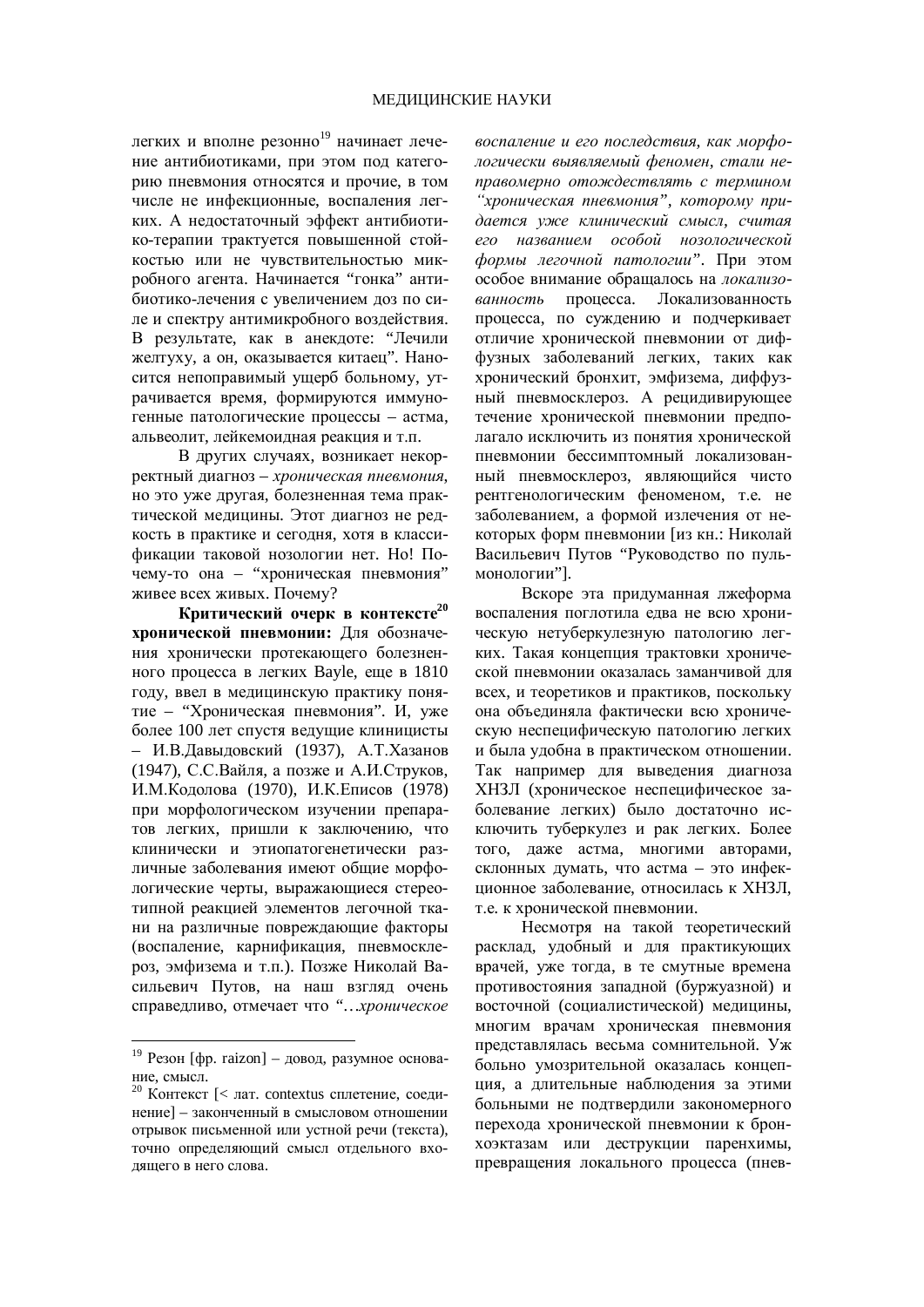мония – это локальный процесс), в тотальное поражение бронхолегочной ткани с развитием распространенной бронхиальной обструкции, эмфиземы и т.д. И, как пишет профессор Путов Н.В. в том же "Руководстве" по пульмонологии – "…как показал опыт, основным и часто встречающимся хроническим неспецифическим заболеванием легких, приводящим к прогрессирующей инвалидизации и смерти больных и зачастую оказывающим определяющее влияние на развитие острых про**иессов в легких, является хронический** бронхит, первично не связанный с острой пневмонией". Но, как нам представляется, хроническое воспаление бронхов, без врожденного наличия тех или иных деструктивных изменений – не возможно. Это подтверждает практика врачевания. Все хронические, часто рецидивирующие воспалительные процессы, в конечном итоге (в результате компьютерной томографии) – базируются на деструктивных поражениях легких. Это или первичная булезная эмфизема, или бронхоэктазия, или кисты и Т.П.

Однако, груз концепции *хрониче*ских неспеиифических заболеваний легких, под ложной мантией *хронической пневмонии*, не давал покоя и, многие ведущие клиницисты-ученые, в том числе и профессор Путов Н.В., в восьмидесятые годы прошлого столетия, все еще лелеяли хроническую пневмонию, как самостоятельную нозологию. Так к примеру Путов Н.В., критикуя хроническую пневмонию как нозологию, пишет "...Все сказанное не означает, однако, что хроническая пневмония в более конкретном и узком понимании этого термина не существует вообше", а Лембо Александр Григорьевич, на пленуме пульмонологов в Шауляе, 1983, поставил жирную точку – "Хроническая пневмония была, есть и будет". Но, вслед за этим заверением, на выездных семинарах, в том числе и в Ереване, он же, проафессор Дембо А.Г., рвенно критиковал масштабность хронической пневмонии, а в лекциях "О правомерности лиагноза хроническая пневмония", подвергал сомнению саму концепцию хронической пневмонии. То есть, хроническое заболевание легких – да, это факт, но к **пневмонии**, как – нозологически определенной группе болезней, отношения патогенетического не имеет.

Считаю очень важным обратить внимание врачей на определение, разработанное в стенах ВНИИ пульмонологии: *хроническая пневмония* представляет собой, как правило, локализованный процесс, во-первых – являющийся результатом не разрешившейся полностью острой пневмонии; во-вторых – морфологическим субстратом является пневмосклероз и/или карнификация легочной ткани, а также необратимые изменения в бронхиальном дереве по типу локального хронического бронхита; и в-третьих – клинически проявляющийся в повторных вспышках воспалительного процесса в пораженной части легких.

В контексте академического определения хронической пневмонии, все выше перечисленные компоненты этого определения представляются принципиально важными. Обязательная связь хронической пневмонии с острой, показывает основной патогенетический фактор и отграничивает от первично-хронических заболеваний. Указание на морфологический субстрат пневмосклероз, проводит грань между хронической пневмонией и хроническими заболеваниями, в основе которых лежит деструкция, возникшая в результате распада легочной паренхимы или расширения бронхов. Обязательность рецидива в пораженном участке легких исключает из понятия "хроническая пневмония" бессимптомный локализованный пневмосклеpo<sub>3</sub>.

Конечно же, ограничение понятия "хроническая пневмония", в восьмидесятые голы привело к сокрашению статистических величин заболеваемости этим недугом, с 37% (Молчанов Н.С., 1965) до 1-3% (Губернсковой А.Н., Раковой Е.А., 1984). И, если в 60-е годы считалось, что больные хронической пневмонией составляли более половины всех больных пульмонологических отделений (Залыдников Д.М., 1960), то в 80-е их число сократилось до 3-4%, а по данным зарубежных авторов и того менее  $-1-2\%$ .

Казалось бы, ну и пусть, ведь это так удобно, да и кому это мешает. Но кли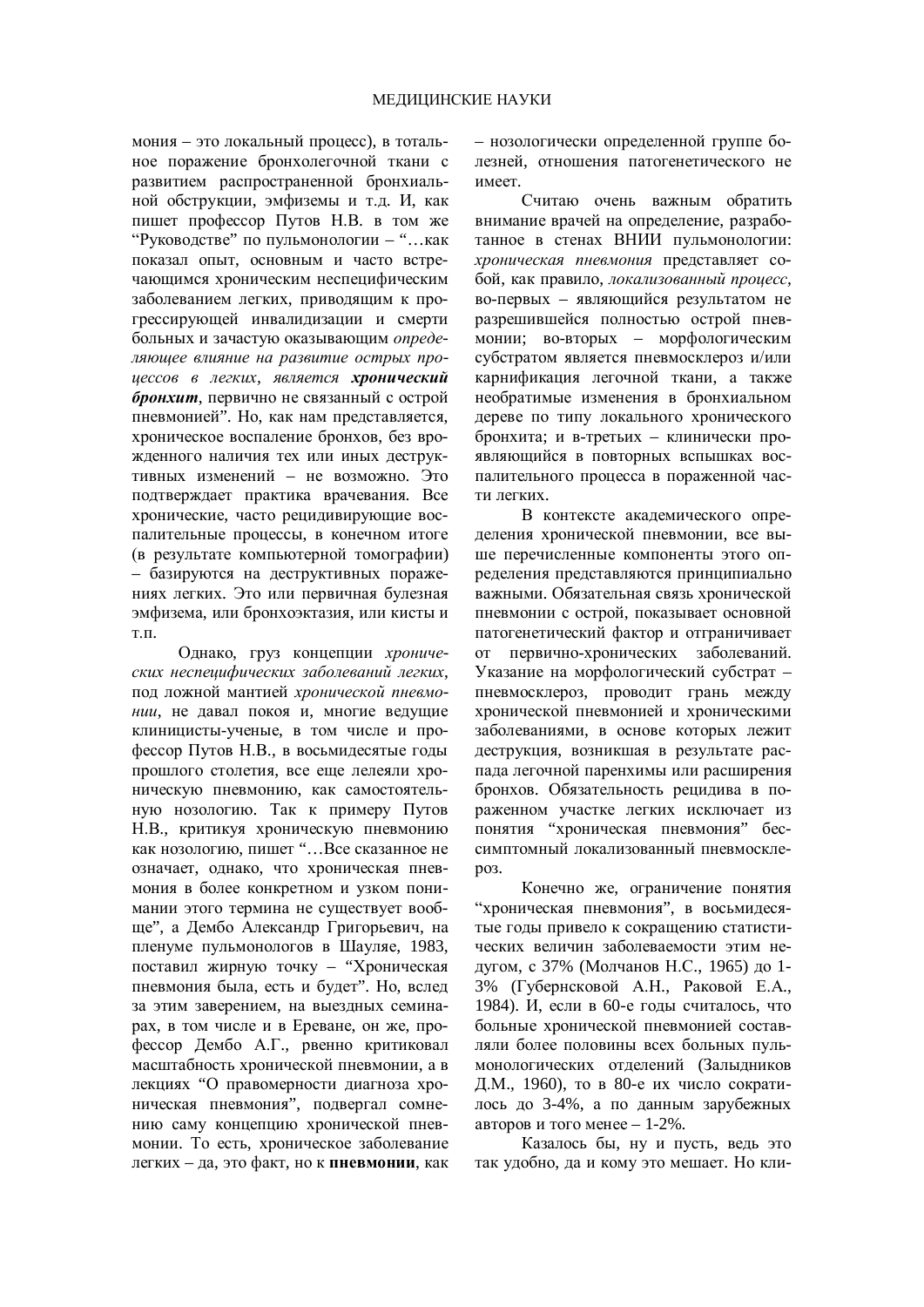ническая печаль в том, что под диагнозом хроническая пневмония проходили и сегодня проходят больные неинфекционными. хронически текущими заболеваниями, в некоторых случаях вторично инфицированные, а исход заболевания, под ложной мантией *хронической пневмонии*, весьма печальный. Подтверждением тому опыт врачевания.

### **ɉɪɢɦɟɪ 1**

Ъольная Анна, 9 лет, была доставлена (на руках) на консультацию, в терминальном состоянии прогрессирующего фиброзирующего альвеолита. Из рассказа мамы: девочка часто болела, постоянные признаки респираторного заболевания. периодически хрипы в груди... (На основании анамнеза можно утверждать: девочка страдала бронхиальной астмой.) По рекомендации – из телевизионной рекламы мама стала давать панадол. Но, через какое-то время паналол не только перестал помогать, но от нее ребенку становилось плохо. С резким ухудшением девочка была доставлена в детскую больницу, где был поставлен диагноз "Хроническая бронхопневмония". Формула диагноза была выведена на основании рентген-заключения – "Сливная бронхопневмония" и факта длительного течения (более лвух лет). Как и слеловало. были назначены сильные антибиотики, от которых девочке стало еще хуже. Меняли антибиотики, но!? …Было слишком поздно, ребенка спасти не удалось. Только через 9 месяцев после госпитализации был выставлен диагноз – "экзогенный аллергический альвеолит". Практически диагноз пневмония и последующее антибактериальное фармаколечение были не только не уместны, но стали дополнительным антигенным грузом.

### **Пример 2**

Больной Геворг, 22 года, поступил на из Республиканского противотуберкулезного центра, с диагнозом: "Инфильтративный туберкулез верхней доли левого легкого в фазе распада и обсеменения. Хронический обструктивный бронхит". В тvббольницу поступил по направлению военного госпиталя, а там он лечился, более гола, по поволу пневмонии. Лечили интенсивно, но увы!

В данном случае, уже на основании анамнеза было ясно – больной страдает бронхиальной астмой, но рентгенолог описал туберкулез легких. Результаты биохимического и клинического анализа крови исключали туберкулез: Общие антитела на туберкулез – тест отрицательный, СОЭ – 2мм/час, лейкоформула в пределах нормы при значительной эозинофилии – Grn - 16К/*ul.* Высокий Гематокрит -52% (N – 36.0-48.0). Резко понижен Кор-**ТИЗОЛ – 0.7МКГ/ДЛ – ПРИ НОРМЕ 7.0-25.0** мкг/дл, и сильно зашкаливает тест атопии <sup>"</sup> • Общий иммуноглобин «Е»" **1480.4Ед/мл**, при норме от 1.31 до 165.3. Укладывались в диагноз астмы и физикальные ланные объективного обследования, это диффузные сухие хрипы, резко удлиненный выдох, вздутье легких (эмфизема), коэффициент пневмотахометрический = 0.3, а пиковая объемная скорость вылоха (ПОС) 150мл.

Но!? Явными были клинические и параклинические признаки деструктивной патологии в верхней доле левого легкого. Это и локальные влажные хрипы, и усиление голосового дрожания, и рентгенологически подразумеваемый очаг туберкулеза, а ранее этот очаг предполагался пневмонией. На основании всех исслелований. анамнеза и клиники течения болезни была выведена формула клинического диагноза: "Бронхиальная астма, смешанная форма, тяжелого течения. Деструктивная пневмопатия, с перифокальным воспалением в верхней доли левого легкого". После компьютерной томографии, заключение: "воздушные полости в верхней доле левого легкого возможно метатуберкулезного характера"(?).

На основании клинических и ланных параклинических исследований и заключения консультанта грудного хирурга, по нашей рекомендацие больной Геворг был оперирован – "Левостороняя верхняя лобэктомия с плеврэктомией". Патогистологическое заключение удаленного органа: "Кисты верхней лоли левого легкого, очаги пневмосклероза, эмфизема, ателектаз, очаги неспецифического воспаления" (из эпикриза. 1479). Ретроспективно можно утверждать – больного Геворга спасла ас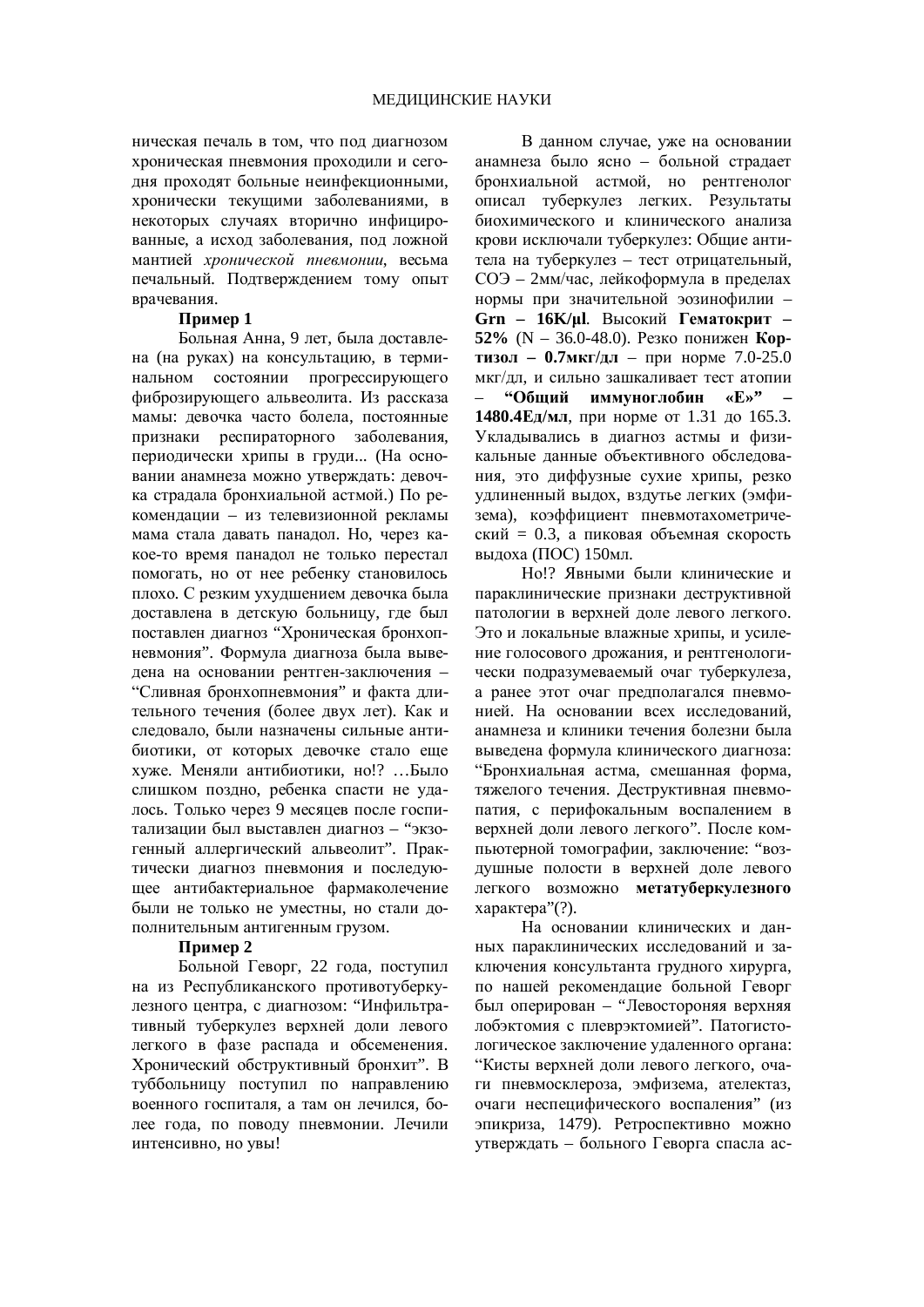тма. Не будь астмы, еще долго лечили бы хроническую пневмонию или туберкулез.

Конечно же, пневмония – это инфекционное заболевание и патогенетически должна рассматриваться как по виду возбудителя – Пневмония klebsiela pneu*moniae* (*J15.0*), так и по механизму инфекции – Застойная пневмония (*J18.2*). Неинфекционные воспаления легких или воспалительные реакции, как например альвеолит, астма, эозинофильный пневмонит и т.п. – не могут обозначаться пневмонией.

Врач-клиницист обязан выделять пневмонию по этиопатогенезу: бактериальная, вирусная, микоплазменная, желательно с указанием возбудителя, но ни как недопустимо в ряд этиопатогенеза ставить физические, химические или другие неинфекционные признаки, т.е. факторы, обусловившие воспаление легких.

Смешанная пневмония, это сочетание лвух и более инфекций или суперинфекция (лат. super – сверху) уже инфицированного легкого, но ни как это не инфекция застойного легкого или инфекция кист, как например, в случае с Геворгом. См. пример 2.

Может вирусная пневмония, с уточненным вирусом (аденовирусная), осложниться другим вирусом (парагриппозной инфекции) и это смешанная вирусвирусная пневмония. Или вирусная пневмония, с уточненным вирусом (аденовирусная), осложнилась бактериальной инфекцией (сине-гнойной палочкой), то это вирус-бактериальная пневмония, может быть бактерио-бактериальная пневмония и т.д., и т.п. – инфекция смешанных пневмотропных агентов.

В клинической практике часто диагностируются *пневмонией* иммуногенные пневмониты. Это системные воспаления или, что правильнее – воспалительные реакции, проявляющиеся, по-разному – от  $p$ ин**ита**, гаймор**ита**, евстахи**ита**, ларин $zuma$ , *трахеита* до альвеолита, плеврита и так называемого интерстициального пневмон**ита**. В наших наблюдениях практически все больные астмой, на том или другом этапе формирования болезни, проходили под диагнозом того или иного **ита** – бронхита, фарингита, ринита и т.д,

а также – *пневмонии*, со всеми вытекающими ошибками лечения.

Такого рода ошибки более характерны в педиатрии. При этом у врачапедиатра, почему-то не возникает вопроса, а почему пневмония, бронхиолит, фарингит, ринит не поддаются антибиотикотерапии и – следуют некорректные, ошибочɧɵɟ ɜɵɜɨɞɵ: *ɯɪɨɧɢɱɟɫɤɚɹ ɩɧɟɜɦɨɧɢɹ, ɯɪɨɧɢɱɟɫɤɢɣɛɪɨɧɯɢɨɥɢɬ, ɯɪɨɧɢɱɟɫɤɢɣɮɚɪɢɧ*гит, хронический ринит. Да, да, хронический, хотя ребенку "от роду нет года"!?

Реальная перспектива (лат. perspectus – ясно увиденный) эффективной терапии пневмонии конечно же обусловлена этиопатогенетическим диагнозом. Однако выделение из мокроты больного определенных микробов и тем более вирусов, да еще на ранних этапах заболевания, дело кропотливое и, к сожалению, часто не возможное. Впрочем, выделение тех или иных микробов еще не означает, что именно этот микроб является причиной пневмонии. Но определение пневмонии как инфекционное воспаление легких, это дело чести врача и первый шаг к распознанию патогенеза, механики инфекции  $\text{I}$ дат. infectio – проникновение в организм болезнетворных микроорганизмов), а следовательно, это верный шаг к профилактике и эффективному лечению.

После утверждения пневмонии как инфекционного воспаления легких необходимо исключить пневмонии, возникшие при самостоятельных инфекционных заболеваниях, как например: *орнитоз* (А70); пневмония СПИДа (*J18.9*); врожденные *nневмонии (Р23.-); пневмоцистоз (В59). И* только после исключения самостоятельных нозологических инфекционных болезней и отрицания неинфекционных воспалений легких (J60-J70) и (J-J), на суд врача престанет *острая пневмония*, в ее этиопатогенетическом множестве и разновидностях клинического течения.

Еще в восьмидесятые годы прошлого столетия, звезды Советской пульмонологии – Глеб Борисович Федосеев и Никодай Васильевич Путов, заметили: "Если исключить пневмонии, возникшие при самостоятельных инфекционных заболева*ниях* (орнитоз, пситтакоз и др.), а также пневмонии, обусловленные неинфекцион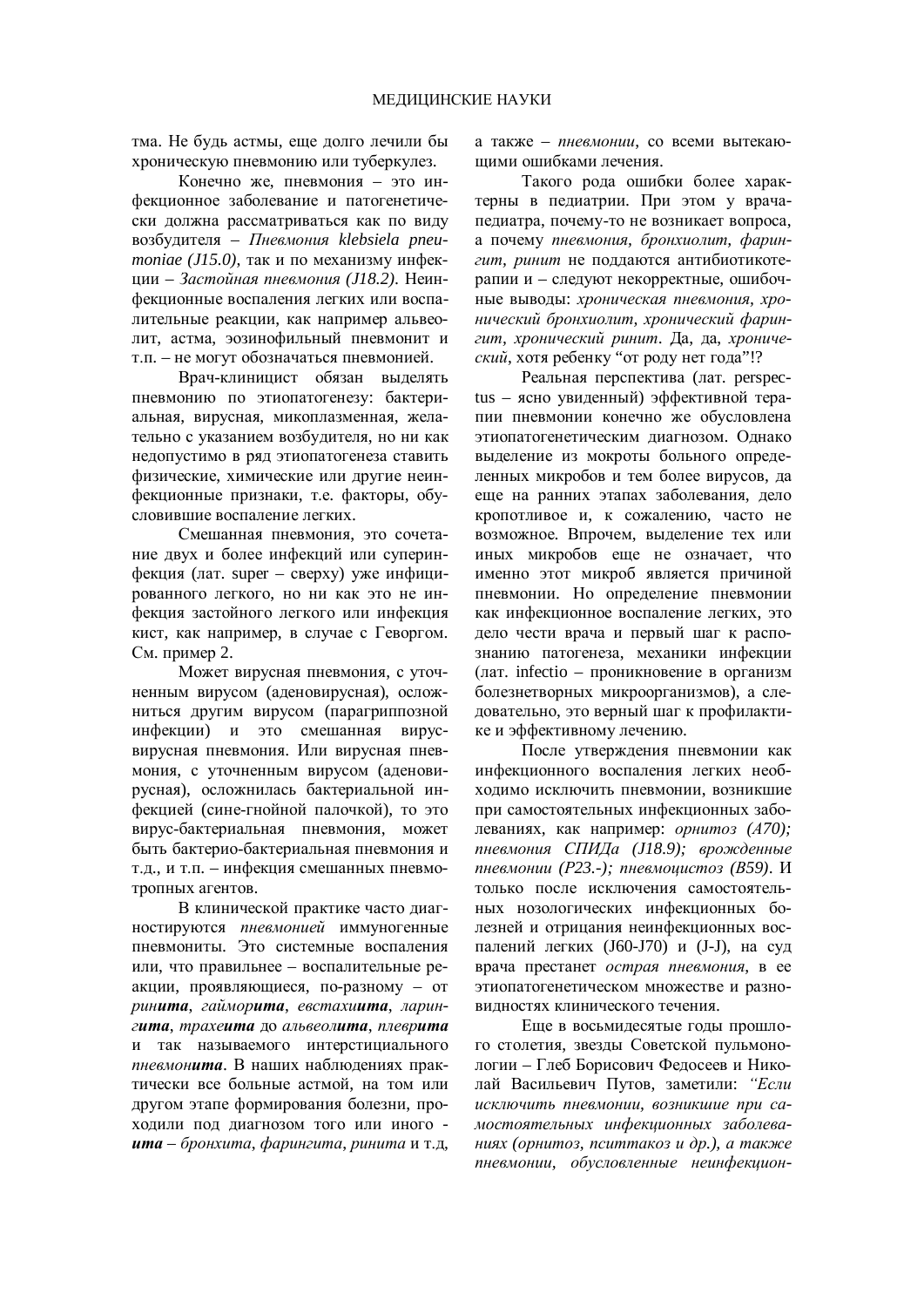*ɧɵɦɢɮɚɤɬɨɪɚɦɢ (ɥɭɱɟɜɵɟ, ɥɟɤɚɪɫɬɜɟɧɧɵɟ*  $u$  др.), то создается представление о *nневмонии как о проиессе, связанном в ос*новном с бактериальной и вирусной инфекцией, характеризующейся выраженной пневмотропностью." Вполне понятно, в те годы тяготела "Минская" (1964) классификация, так называемой хронической пневмонии, принятая на соответствующем пленуме правления Всесоюзного научного общества терапевтов. Кстати, это та самая вымышленная "хроническая пневмония", которая поглотила все хронические заболевания легких, не туберкулезного генеза. И даже астма подпадала под хроническую пневмонию, как пишут Булатов П.К., 1965 и Углов Ф.Г., 1976: *"Некоторое преувели*чение роли инфекции в происхождении бронхиальной астмы повело к тому, что и это заболевание связывается с понятием *ɯɪɨɧɢɱɟɫɤɨɣɩɧɟɜɦɨɧɢɢ".* 

Из вышеизложенного слелует – важным фактом для пульмонолии явилось то, что в контексте МКБ-10, нового понимания пневмонии, отпадет спорная, не корректная форма – "Хроническая пневмонии". Если пневмония, это обязательный выпот в альвеолы эксудата, то трудно себе представить хронический выпот. Вместе с тем, вполне реальна пневмония часто повторяющаяся в одних и тех же участках легких, по той или иной причине благоприятствующей проникновению микробов, т.е. инфекции, как было в случае с больным Геворгом. Это состояние благоразумнее называть рецидивирующей (лат. recidivus возвращающийся) пневмонией, но ни как не хронической. Все прочие воспаления без выпота в альвеолы необходимо именовать пневмонитами (гр. pneumön  $I$ егкое + it воспаление), в том числе и неинфекционные воспаления легких, как например – альвеолиты, бронхиолиты и разные интерстициальные пневмониты.

По нашим данным, у подавляющего большинства больных астмой, на том или другом этапе формирования и течения астмы, возникают пневмониты, в форме не инфецированного бронхиолита и альвеолита. К великому сожалению таким больным выставляется диагноз "пневмония" со всеми превносящимися в клинику течения

астмы негативами, как то: назначение антибиотиков, витаминов, применение биологически активных вешеств и пишевых добавок. Справедливости ради необходимо заметить, это не есть преступная ошибка и происходит не столь по вине практикующего врача, сколько по причине не корректного (академического) определения пневмонита пневмонией.

У определенного числа больных астмой, в результате тщательного обследования выявляется деструктивная патология врожденного характера. В большинстве своем, это врожденная недостаточность в структуре бронхов или интерстиции легких. Астма, как бы выводит эту недостаточность в явную патологию, осложняет врожденный дефект.

Наравне с гипердиагностикой пневмонии, у больных астмой, не редки случаи не диагностированной пневмонии, из-за превалирования клинических симптомов. признаков бронхиальной астмы. Верификании пневмонии у больных астмой мешает не только и не столько сама астма, сколько не типичное течение пневмонии и в первую очередь ареактивное начало и подобно пневмонии локальные иммуногенные воспалительные реакции – эозинофильные приливы или пневмониты.

Все это за собой влечет, с одной стороны потерю времени, для начала лечения антибиотиками, а с другой еще большая сенсибилизация очага иммунным воспалением. При этом надо заметить физикальные признаки пневмонии и пневмонита совершенно разные. Над очагом пневмонии обязательно выслушиваются влажные хрипы. Над очагом аллергического пневмонита, влажных хрипов как правило нет, но часто появляются крипетирующие хрипы, а при альвеолите "целофановый шум" – это что-то напоминающее звук целофана, когда дует ветер или проводите по нему рукой. Именно по причине рентгенологического диагносцирования нимуногенного воспаления как "пневмония", в практике, бывает расхождение клинических признаков от рентгенкартины Terkux

### Пример 3

Больной Рустам, 56 лет, поступил в клиническое отделение медицинского цен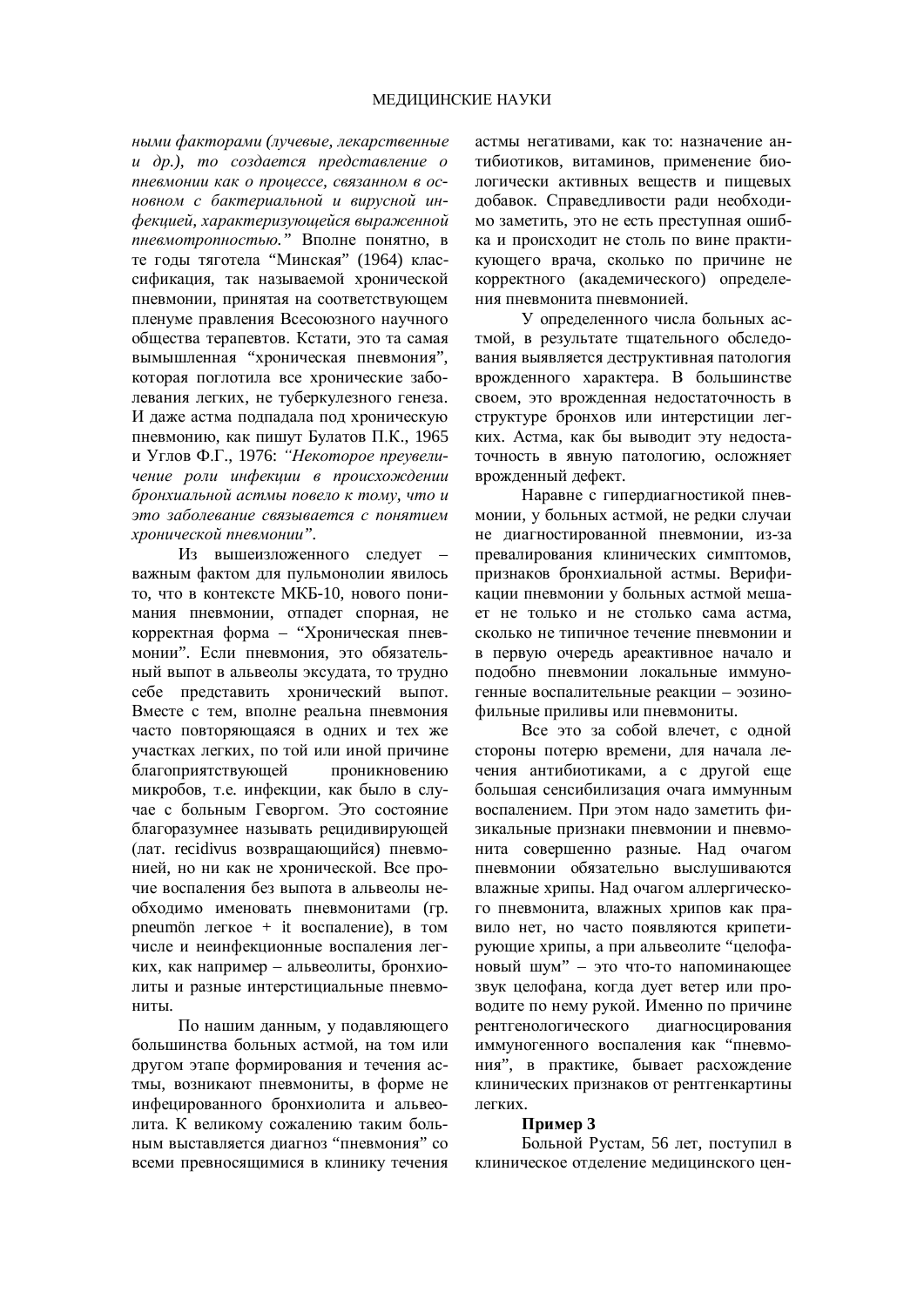тра Бнабужутюн 02.02.2006 года. **Habitus** при поступлении: гиперстеник, смуглый, вилимые слизистые темно-синего ивета. изможленный, ольшка в покое, лыхание тяжелое, дистанционные хрипы, выдох УДЛИНЕН ПРИ КОРОТКОМ ИНТЕНСИВНОМ ВДОХЕ. Общий вид жалостливый с недоверительным взглядом тяжелого больного. Речь прерывистая, тональность жалобноагрессивная. Жалобы при поступлении: Общая слабость и недомогание. Потливость и преходящий озноб. Кашель приступообразный с отхождением скудной, вязкой мокроты; бывает гнойная, жидкая, особенно – "...когда отпускает удушье". Хрипы в груди и одышка, усиливаются от привычных физических действий, а так же на острые запахи. Тяжесть и чувство заложенности в груди. Сердцебиение. Физикальное обследование: Пальпаторно кожа влажная, липкая. Подмышечные, шейные лимфатические железы не пальпируются. Голосовое дрожание асимметричное, усиленное в нижнем отлеле слева и ослабленное над средними полями правого легкого. Френикус-симптом – положительный справа. Перкуторно определяется тупой звук над нижней долей левого легкого. Притупление и с права, в подлопаточной области. Экскурсия нижней перкуторной границы ограничена слева. Поля Кренинга расширены, верхушки легких надстоят над ключицей в два – три поперечных пальца. Перкуторные границы абсолютной тупости сердца уменьшены. Аускультативно над легкими выслушиваются диффузно распространенные сухие хрипы по всем полям, слева в нижнем отделе прослушиваются влажные мелкопузырчатые и крипитирующие хрипы, локально. Над другими полями справа, над полем притупленного перкуторного звука, влажных хрипов нет (не выявлено). Тоны сердца глухие, определяется акцент 2-го тона над устьем легочной артерии. Живот мягкий, пальпация болезненная. Перкуторный край печени выступает из-под реберной дуги на 2-3 поперечных пальца, глубокая пальпация болезненная. По холу толстой кишки определяется тимпанит (газы), пальпируется нисхоляший отлел толстой кишки и сигма. в виде жесткого шнура, пальпация болезненная...

Учитывая, что больной находился в приступе астмы, сразу после осмотра было проведено интенсивное информационное лечение, с введением внутривенно средних доз глюкокортикостероидов. После выведения из состояния приступа астмы, больной отправлен домой с направлением на рентгенисследование, с клиническим диагнозом: **бронхиальная астма, левостоюнняя нижнелолевая пневмония. Рент**генологически (двустороняя н/долевая пневмония) диагноз был подтвержден, но в категорию "пневмония" вошло и правостороннее затенение, в нижних отделах легкого, в чем не было уверенности). Расхождение физикальных признаков пневмонии и ренген-картины легких было очевилно. Заключение рентгенолога: "Двухстороняя бронхопневмония". Однако аускультативно влажные хрипы определялись только слева в нижних отделах легких.

Так как у больного температура была лишь субфибрильной, а симптомы интоксикации – не выраженные и с другой стороны больной находился в обострении астмы, инффузионное лечение астмы было продолжено еще три дня. После чего был сделан контрольный рентгенснимок. И только после дообследования, в том числе и клинического анализа периферической крови, т.е. подтверждения инфекции параклиническими методами, было проведено антибактериальное лечение. Рентгенологический контроль через 14 дней лечения. На серии прямых рентгенснимков мы видим положительную динамику очага воспаления, причем, полное рассасывание воспаления в левой нижней доле. Но справа тень не только не исчезла, но в результате антибактериальной фармакотерапии. стала еще более распространенной, с некоторым оттенком картины «матового стекла». Что дает право думать, что справа пневмонии не было, а был очаг эозинофильного пневмонита, который, на фоне дополнительной сенсибилизации на прием антибиотиков несколько усилился. Подтверждением тому полное исчезновение затенения в результате десенсибилизирующего лечения, после прекращении приема антибиотиков. Должен заметить, что физикальные признаки воспаления в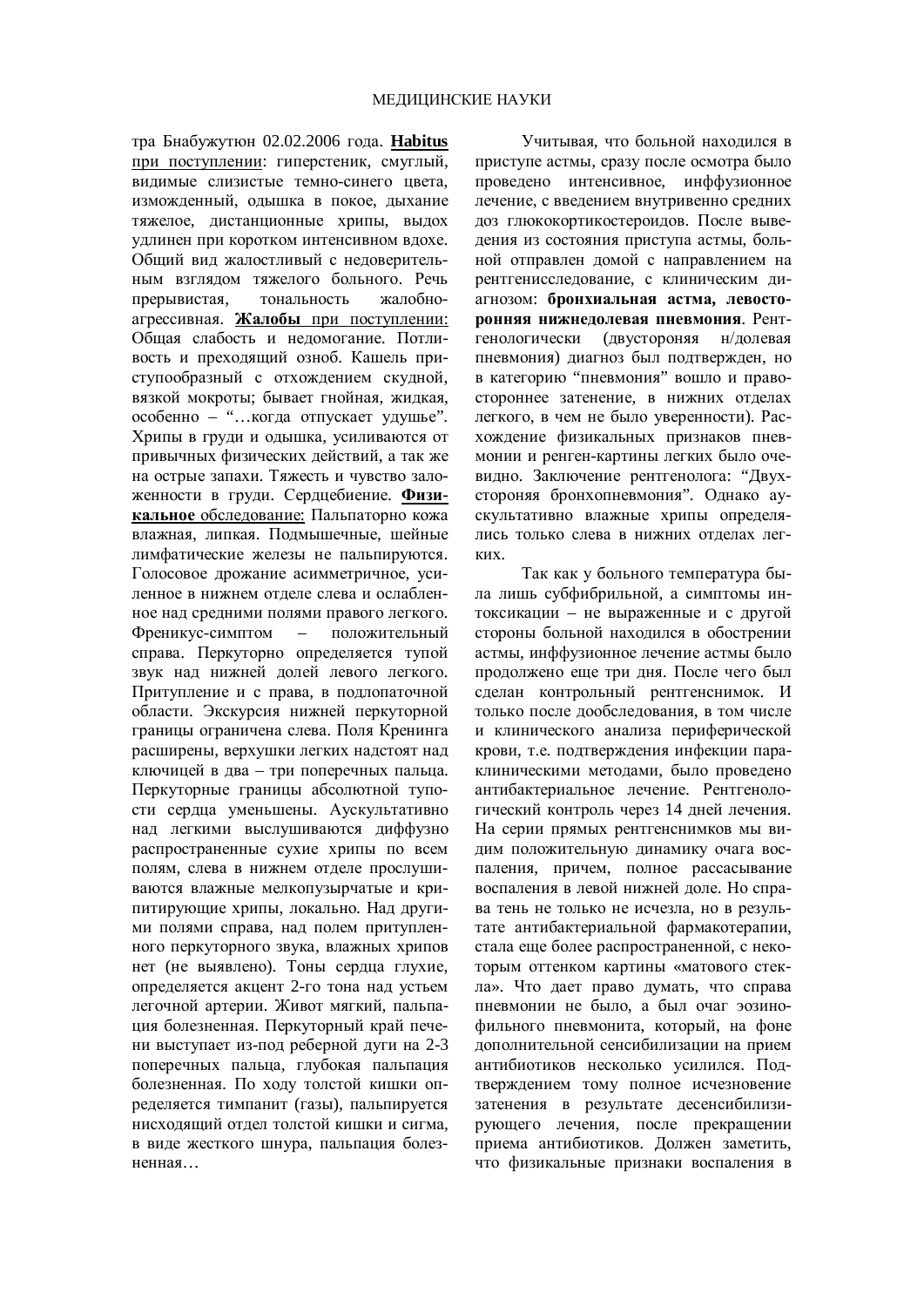правой нижней доле легкого появились на 20 день лечения, после десенсибилизационного лечения и сохранялись на протяжении еще одного месяца, в форме крипитации крещендо, на вдохе. Такая динамика физикальных признаков болезни легких, нам достаточно ясна из практики и характерна для альвеолита.

И, только через два месяца, 14.04.2006, при контрольном осмотре у Рустама полностью исчезли все признаки патологии легких. Визикулярное дыхание над всеми полями легких, втом числе и над правым легким – предполагаемого эозинифильного пневмонита. Контрольные рентген исследование и исследование периферической крови подтвердили клиническое излечение. Меликаментозный контроль астмы, в том числе малые дозы глюкокортикостероидов продолжается.

В заключение, до поступления, более двух месяцем Рустам страдал инфекционным воспалением легких – рецидивирующей острой пневмонией, но у врачей он проходил под диагнозом уже известной астмы и получал лечение только против астмы. Да и направлен был на консультацию как больной с тяжело протекающей астмой. Аналогичные случаи в нашей практике бесчисленное множество, а причиной тому не достаточная корректность во время выведения формулы диагноза пневмонии.

Эффективное лечение астмы, в случае с Рустамом, при сохраняющиеся пневмонии (рецидивы пневмонии) подтверждает не корректность диагноза инфекционно-зависимая (инфекционноаллергическая) бронхиальная астма. Безусловно, инфекция (и не только легких) может провоцировать обострение или даже способствовать формированию астмы, но никакая инфекция не может индуцировать астму, как говорится, из ничего. То есть – для формирования астмы необходимым условием является наследственный диатез – атопия, предрасположенность.

## Особенности лечения пневмонии больных астмой

В практике лечения больных астмой врачи встают перед дилеммой – или назначать ударные дозы антибиотиков и сокрушить пневмонию, но велика вероятность усугубления течения астмы, а в некоторых случаях возможно формирования альвеолита (см. "Фиброзирующие алвеолиты", или блокировать обострение астмы, оставив пневмонию один на один с макроорганизмом, но тогда велика вероятность осложнения пневмонии. В этой сложной ситуации многие проблему решают методом похожим на бездействие, – немного антибиотиков и ограниченное количество средств против астмы. В результате - астма тлеет, пневмония переходит в хроническое воспаления и формируется пресловутая хроническая пневмония, точнее - *хро*нический бронхит с рецидивами перибронхиального воспаления легких – рециди- $\varepsilon$ вирующая бронхо-пневмония.

Нет сомнений, в борьбе против пневмонии наиболее эффективна этиотропная антибактериальная фармакотерапия. При этом выбор антимикробного препарата, с учетом возбудителя инфекции очень важен в связи с наличием антибиотикоустойчивых штамов, особенно в случаях заболевания пневмонией больных бронхиальной астмой. С одной стороны противоастматическая фармакотерапия подавляет иммунную защиту, а с другой все больные астмой часто и не однократно принимают антибиотики, адаптируя тем самым инфекционных агентов к антибиотикам. Именно по этой причине **пневмо**ния больных астмой труднее поддается **антибиотикотерапии**. Это требует особое умение клинициста при лечении пневмонии у больных астмой. Так, как же быть? Безусловно – идти по пути этиотропного лечения! Необходим быстрый ориентировочный бактериологический диагноз на основе микроскопии мазков мокроты и/или по результатам биохимических тестов на наличие антител в периферической крови. А если такой возможности нет, то ориентировочный этиотропный лиагноз может быть поставлен на основании клинических особенностей течения пневмонии, с учетом особенностей рентген ланных поражения легких.

Клинические особенности пневмонии в значительной степени определяются вилом возбулителя болезни. Так например. возбудителем крупозной пневмонии является микрофлора пневмококковой приро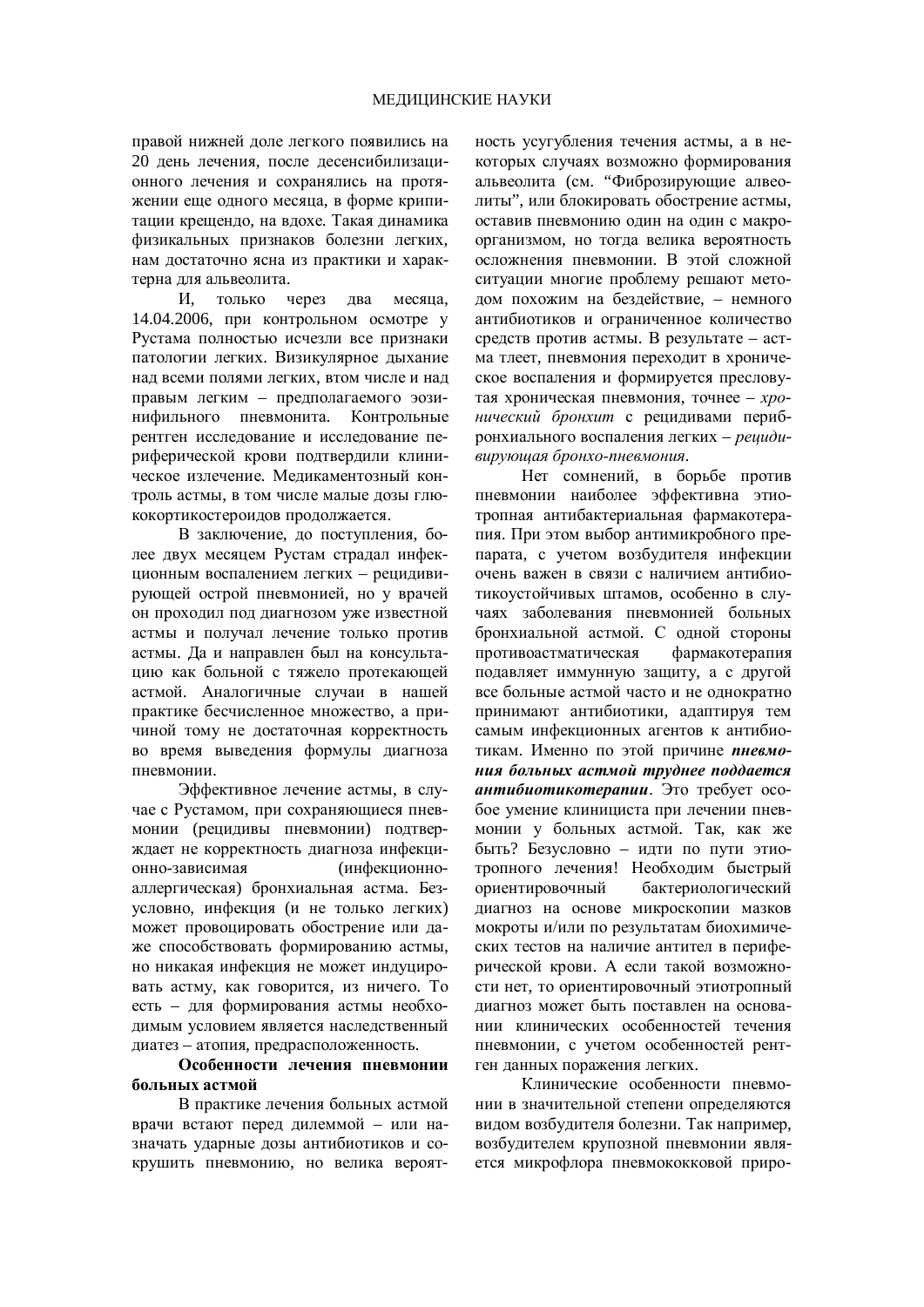ды, а клинически крупозная пневмония начинается внезапно, потрясающим ознобом. болью в боку поражения, головной болью, одышкой, не продуктивным кашлем, повышением температуры, до 40°С. По этим признакам болезни – клиническая дедукция, от частного к общим выводам. Если крупозная пневмония, то вероятно это пневококковая инфекция, т.е. подбор антибиотиков ясен. (См. Кн.: "Рациональная антибактериальная фармакотерапия").

По этиологической значимости ведущим среди прочих возбудителей пневмонии являются *S.pneumoniae* – 30-50% случаев заболевания и 10-20% *H.influenzae*. От 8 до 20% приходится на долю так называемых атипичных микроорганизмов: *Chlamidophila pneumoniae*, *M.pneumoniae, L.Pneumophilae.* К типичным, но редким –  $3-5%$  – возбудителям пневмонии относятся S.auerus и *K.Pneumoniae* и др. энтеробактерии.

Самое эффективное лечение пневмонии, при отсутствии этиопатогенетичекого диагноза, - это комбинированное антимикробное фармаколечение с применением двух или трех разных по механизму действия антибиотика. При этом необходимо позаботиться о предотвращении обострения астмы, применяя глюкокортикостероиды.

### **Выволы:**

≽ Часто, в случаях пневмонии больных астмой, больной проходит лечение под диагнозом бронхиальная астма, с безуспешным или даже усугубляющим пневмонию, лечением астмы. Справедливости ради необходимо заметить, что это не есть преступная ошибка и происходит не столь по вине практикующего врача, сколько по причине не корректного (академического) определения пневмонита пневмонией в справочниках и руководствах.

≻ Хроническое воспаление в бронхолегочной ткани – в большинстве своем, это врожденная недостаточность системы саморегулирования воспалительных реакций, в частности легких (может аналогичное происходить в пищеварительном тракте, в коже). Астма, синдром раздраженной кишки, аллергический невродермит как бы выводят эту недостаточность в явную патологию.

≻ Наравне с гипердиагностикой пневмонии у больных астмой не редки случаи не диагностированной пневмонии, из-за превалирования клинических признаков бронхиальной астмы.

≻ Именно по причине рентгенологического диагностирования иммуногенного воспаления как пневмония, в практике, бывает расхождение клинических от рентген-признаков патологии легких.

≽ Все это за собой влечет, с одной стороны, потерю времени для начала лечения антибиотиками, а, с другой, еще большая сенсибилизация очага иммунным воспалением.

≻ Над очагом аллергического пневмонита влажных хрипов, как правило, не бывает, но часто появляются крепитирующие хрипы, а при альвеолите "целофановый шум" – это что-то напоминающий звук от целофана, когда дует ветер или проводите по нему рукой.

≻ Требуется особое умение клинициста при лечении пневмонии у больных астмой.

 $>$  Из вышеизложенного следует – важным фактом для пульмонологии явилось то, что в контексте МКБ-10 (рационального понимания пневмонии) отпадет не корректная форма – "Хроническая пневмония". Хронической – пневмония быть не может, а пневмонит - всегда протекает хронически.

### Постск**оипт**ум

Сколько бы ни лечили болезнь. больной не выздоровит. Именно по этой причине "Отцы медицины" рекомендуют -*³Ʌɟɱɢɬɶ ɧɚɞɨ ɛɨɥɶɧɨɝɨ, ɧɨ ɧɟ ɛɨɥɟɡɧɶ"*. Это очень важный постулат<sup>21</sup>. Внутренние энергетические возможности определяют, как будет протекать болезнь. А значит необходимо создать условия более благоприятные для конкретного индивидуума, а организм сам найдет пути к выздоровлению. Как описывает Николай Васильевич Путов в своей книге "Руководство по пульмонологии" – "…наряду с типичной

<u>.</u>

<sup>&</sup>lt;sup>21</sup> Постулат [лат. postulatum] – утверждение, принимаемое без доказательств в качестве исхолного положения.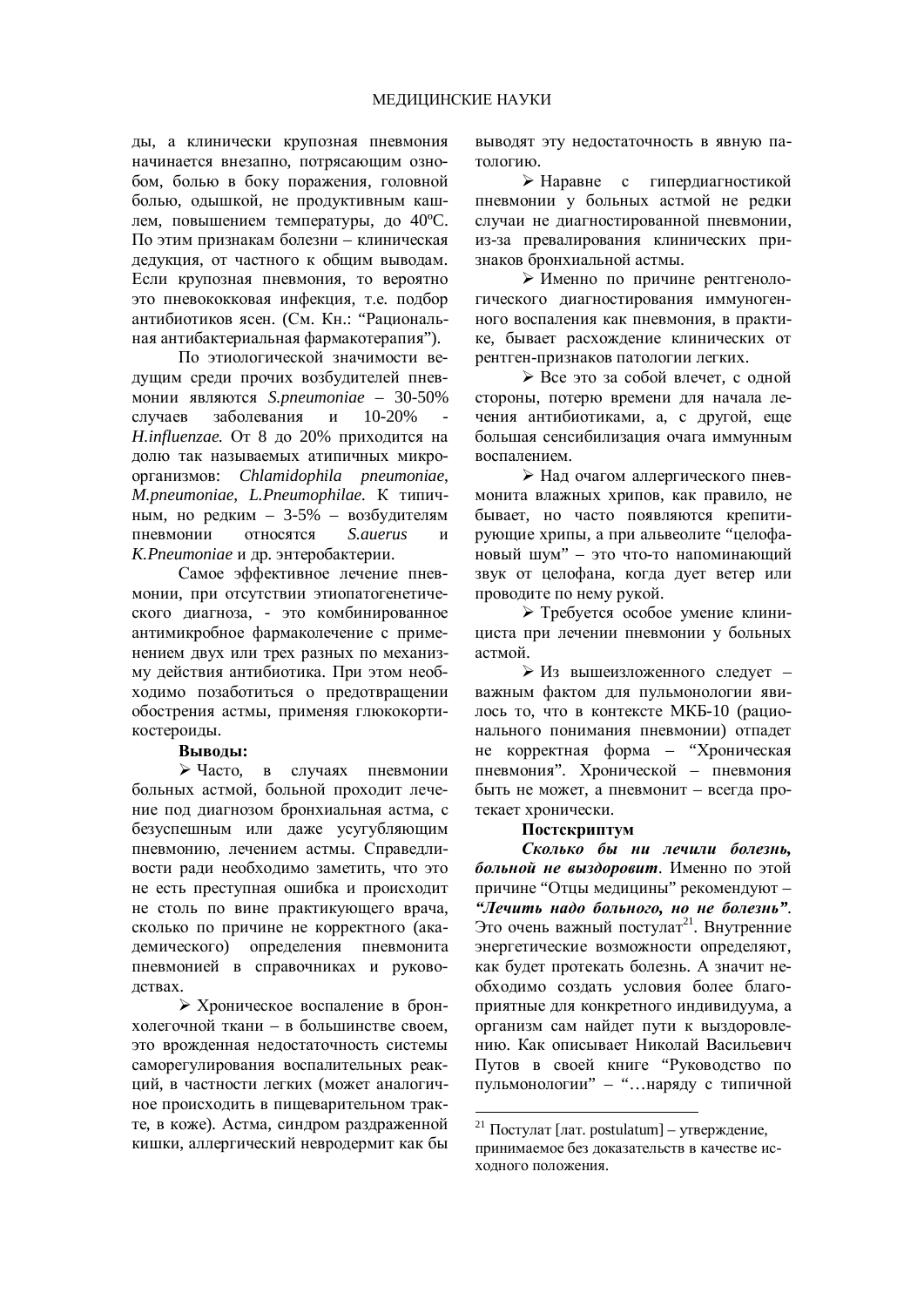классической формой пневмококковой пневмонией существуют пневмонии (отличные) по протяженности поражения легочной ткани...". Далее он утверждает -"Условно может быть выделено три группы больных. В одних случаях (30-35%) отмечается отчетливая клиника острой пневмонии: лихорадка до 38-39°С, заложенность в груди, кашель с мокротой, выраженные признаки интоксикации, отчетливые физикальные изменения, причем степень выраженности физикальных изменений зависит от распространенности и локализации воспалительного процесса. В другом случае в клинике заболевания преобладают острые или обострение хронического бронхита. Последнее обстоятельство определяет распространенный диагноз бронхопневмония, когда, наряду с повышением температуры и явлениями интоксикации, отмечаются признаки бронхита и бронхиальной обструкции. У 1/3 больных (имеется в виду от всего числа больных пневмонией) наблюдаются затрудненное дыхание, упорный малопродуктивный кашель. Правильной диагностике способствует обнаружение локальной ассиметрии физикальных данных – изменение перкуторного тона, усиление голосового дрожания, более выраженная аускультативная симптоматика." И наконец, автор представляет третью группу - "...клиника заболевания стертая и проявлялась лишь упорным кашлем и признаками интоксикации (субфебрилитет с подсоками температуры до фебрильных величин, астенизация). Укорочение перкуторного звука, влажные хрипы выявляются у единичных больных, у большинства имеются жесткое дыхание с бронхиальным оттенком и сухие хрипы на ограниченном участке, отличающиеся постоянством".

Как нельзя лучше, автор книги описал пневмонию больных астмой или формирование аллергического альвеолита, хотя, это, он связывает с возрастом больного (старше 40 лет), с хроническими бронхолегочными заболеваниями (хронический бронхит, пневмосклероз, эмфизема легких) и с сердечно-сосудистыми заболеваниями, что полполает под категорию неуточненная (поздно возникшая) астма или астматический бронхит. Возможно и при сердечной астме.

Нам представляется, что это реактивный пневмонит, на фоне хронического бронхита, но ни как не пневмония, как, очень уместно отмечено в книге "Руководство по пульмонологии" – изменения интерстициальной ткани легкого, выявленные при различных патологических состояниях, являются проявлением своеобразной иммуно-морфологической реакции организма. Так в случае с Рустамом мы имеем два очага воспаления, один слева – нижнедолевая пневмония и справа – распространенный пневмонит со всеми клиническими и параклиническими признака-MИ.

### СПИСОК ЛИТЕРАТУРЫ:

1. Воспаление. А.М. Черных. Москва, "Медицина", 1979, - 448 с.

2. Экзогенный аллергический альвеолит / Под ред. А.Г. Хоменко, Ст. Мюллера, В. Шиллинга. - Москва, "Медицина", 1987. - 272 c.

3. Механизмы обструкции бронхов. Г.Б.Федосеев. Санкт-Петербург, Медицинское информационное агентство, 1995. -336 c.

4. Патофизиология легких. – 3-е изд., испр. Москва; Санкт-Петербург: "Издательство БИНОМ" – "Невский Диалект",  $2001. - 318$  c.

5. Краткий этимологический словарь русского языка. Изд. 2-е, испр. И доп. Под ред. Чл.-кор. АН СССР С.Г. Бархударова. Москва, Издательство "Просвещение", 1971. - 542 с.

6. Рациональная антимикробная фармакотерапия. Руководство для практикующих врачей: Пол общ. ред. В.П. Яковлева, С.В. Яковлева – Москва: издательство "Литтерра", 2003. -1008 с.

7. Руководство по пульмонологии / Под ред. Н.В. Путова, Г.Б. Федосеева. 2-е исд., перераб. О доп. – Ленинград: Медицина, 1984. - 456 с.

8. Практический подход к астме: Р. Пауэлс, П.Д. Снешал. Перевол с английского; Научный консультант и автор комментариев В.Ф. Жланов – Санкт-Петрбург: Ассоциация "Астма и Аллергия", 1995. -174 c.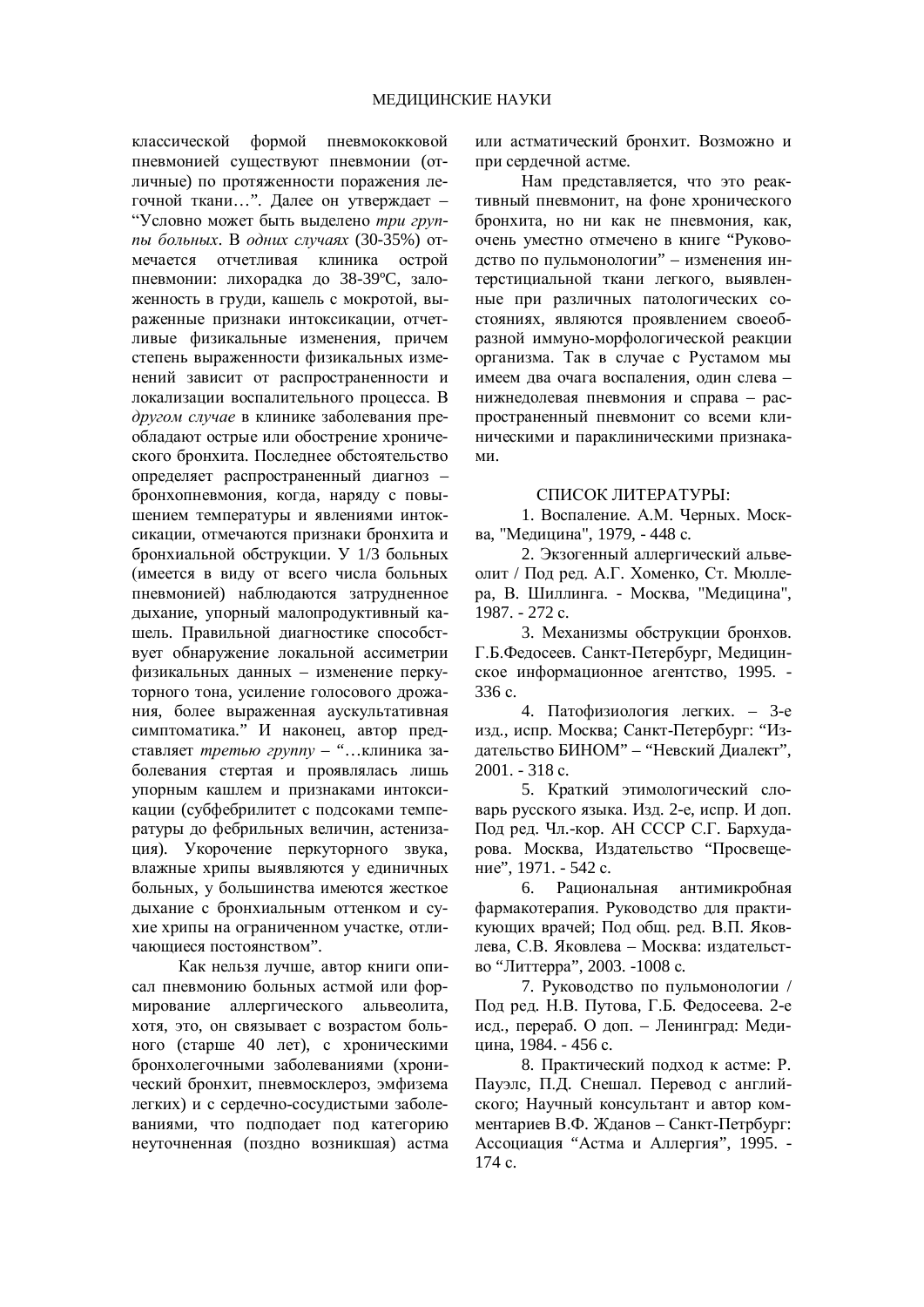#### МЕДИЦИНСКИЕ НАУКИ

## **PNEUMONIA. DISTINCTIVE FEATURE OF DISEASE AND TREATMENT OF PATIENTS WITH BRONCHIAL ASTHMA**

Voskanyan A.G., Voskanyan A.A. *"Bnabujutyun" OJSC, Yerevan, Armenia* 

Up to now Pneumonia is one of the actual problems of medicine. If the issues of epidemiology, pathogenesis and pharmacotherapy find their solutions in Scientific Research Activities definitive medicine, than the issue of treatment always suffer careen with substitute of almost all lung diseases with Pneumonia, or diagnosis of banal Pneumonia in the vague of another disease of lungs. The causes for discussion of this topic are frequent cases of allergic alveolitis substitution with Pneumonia and assiduous treatment of Bronchial Asthma while suffering with Pneumonia. Certainly International classification of Diseases 10 put an end to invented identification of chronic Pneumonia, putting a separating line between Pneumonia and pneumonitis, while the "point over i" is not put yet.

On the concrete clinical cases an effort is done for identification of physical features of Pneumonia under patho-immune inflammation: over the focus of Pneumonia moist rales are heard, while in case of pneumonitis moist rales are missing, but rales can be heared. While alveolitis, sooner or later, cellophane noise can be observed, as well as difference of clinical analysis of blood.

For the first sight, "harmless" mistakes cause waste of time for starting of ethic-pathogenetic treatment and, from the other sight, more smearing the clinical signs of the main disease.

For treatment of Pneumonia of patients with Bronchial Asthma special ability of the clinician is required. Rationality of treatment of such patients lies in declination from half measures in favor of more aggressive approach with obligatory coverage of reaction of the concomitant disease. Reconstruction phase of treatment of recreation methods is important. Anyway, the patient should be treated and not the disease.